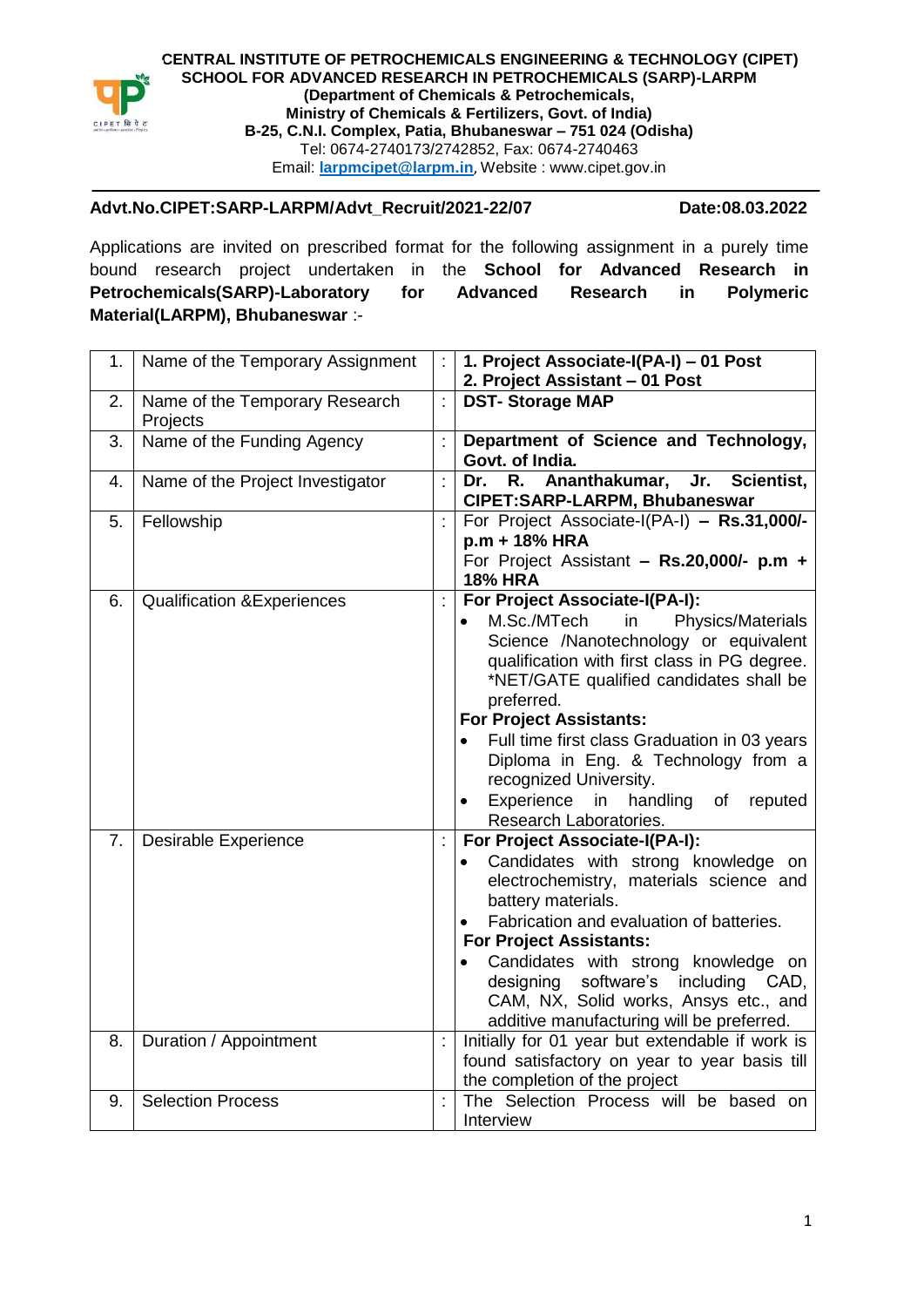**How to Apply:** Duly filled in application in prescribed format along with supporting testimonials of degrees with research experience and research publications may be sent by **Speedpost/Courier** to "**The Incharge – Administration, CIPET:SARP-LARPM, B-25, CNI Complex, Patia, Bhubaneswar-751024, Odisha",** which should reach on or before **28th March, 2022(Monday) till 05.00 P.M**.

The duly filled-in application should be super scribed mentioning **"Application for the post of "\_\_\_\_\_\_\_\_\_\_\_\_\_\_\_\_\_" against Advt. No.CIPET:SARP-LARPM/Advt\_Recruit/2021-22/07 Date:08.03.2022.**

The Application Form, essential qualification & other details can be downloaded from **www.cipet.gov.in**.

*Candidates are requested to submit the application form in the prescribed format.*

**Incharge - Administration**